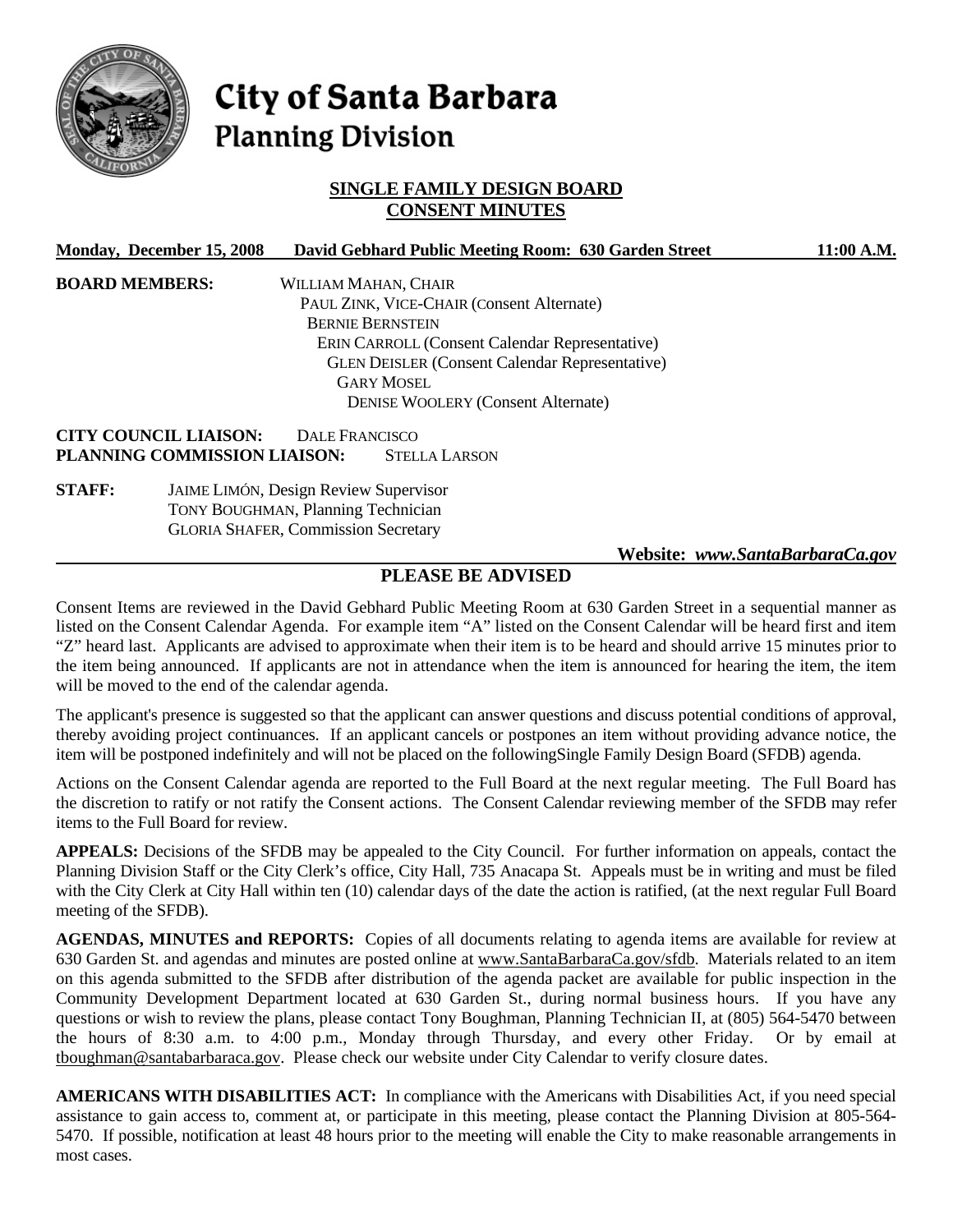**POSTING:** On December 11, 2008 at 4:00 p.m., this Agenda was duly posted on the indoor and outdoor bulletin boards at the Community Development Department, 630 Garden Street, and online at www.SantaBarbaraCa.gov/sfdb.

**PUBLIC COMMENT:** Any member of the public may address the Single Family Design Board Consent Representative for up to two minutes on any subject within their jurisdiction that is not scheduled for a public discussion before the Board on that day.

## **CONTINUED ITEM**

## **A. 2521 CALLE GALICIA E-1 Zone**

| Assessor's Parcel Number:  | 041-422-003               |
|----------------------------|---------------------------|
| <b>Application Number:</b> | MST2008-00537             |
| Owner:                     | Roberta Sengelmann-Keshen |
| Designer:                  | Eric Swenumson            |

(Proposal for a 370 square foot second-story addition and conversion of 227 square feet of garage space to habitable space for an existing 2,302 square foot two-story single-family residence, including attached 626 square foot two-car garage. The proposal will also abate violations in ZIR2008-00072. The proposed total of 3,298 square feet on the 12,429 square foot lot in the Hillside Design District is slightly less than 85% of the maximum FAR.)

Final Approval as noted with the finding that the Neighborhood Preservation Ordinance criteria have been met as stated in Subsection 22.69.050 of the City of Santa Barbara Municipal Code. Windows at toilet and shower to have higher sills. The project and massing are compatible with the neighborhood, and the project provides quality materials.

## **REVIEW AFTER FINAL**

## **B.** 1133 ALAMEDA PADRE SERRA E-1 Zone

| Assessor's Parcel Number:  | 029-282-006                     |
|----------------------------|---------------------------------|
| <b>Application Number:</b> | MST2007-00060                   |
| Owner:                     | Alphonso Sanchez                |
| Designer:                  | Francisco Cobiani, Home Designs |
|                            |                                 |

(Proposal for 430 square feet of "as-built" additions to an existing 2,097 square foot single-family residence and attached 512 square foot two-car garage on a 12,710 square foot lot in the Hillside Design District. Modifications are requested for the project's encroachment into the front and interior setbacks.)

## **(Review After Final for a new 171 square foot second-story deck at the rear of the house.)**

Continued one week to the Consent Calendar with the following comments: 1) under the new deck, add beam returning to house; 2) revise column location to be at corner of deck; 3) revise columns to be more slender and simpler shaped; 4) curve the new deck cantilever to correct thickness; 5) specify colors; 6) show more wall; 7) show more wall between small window and French doors.